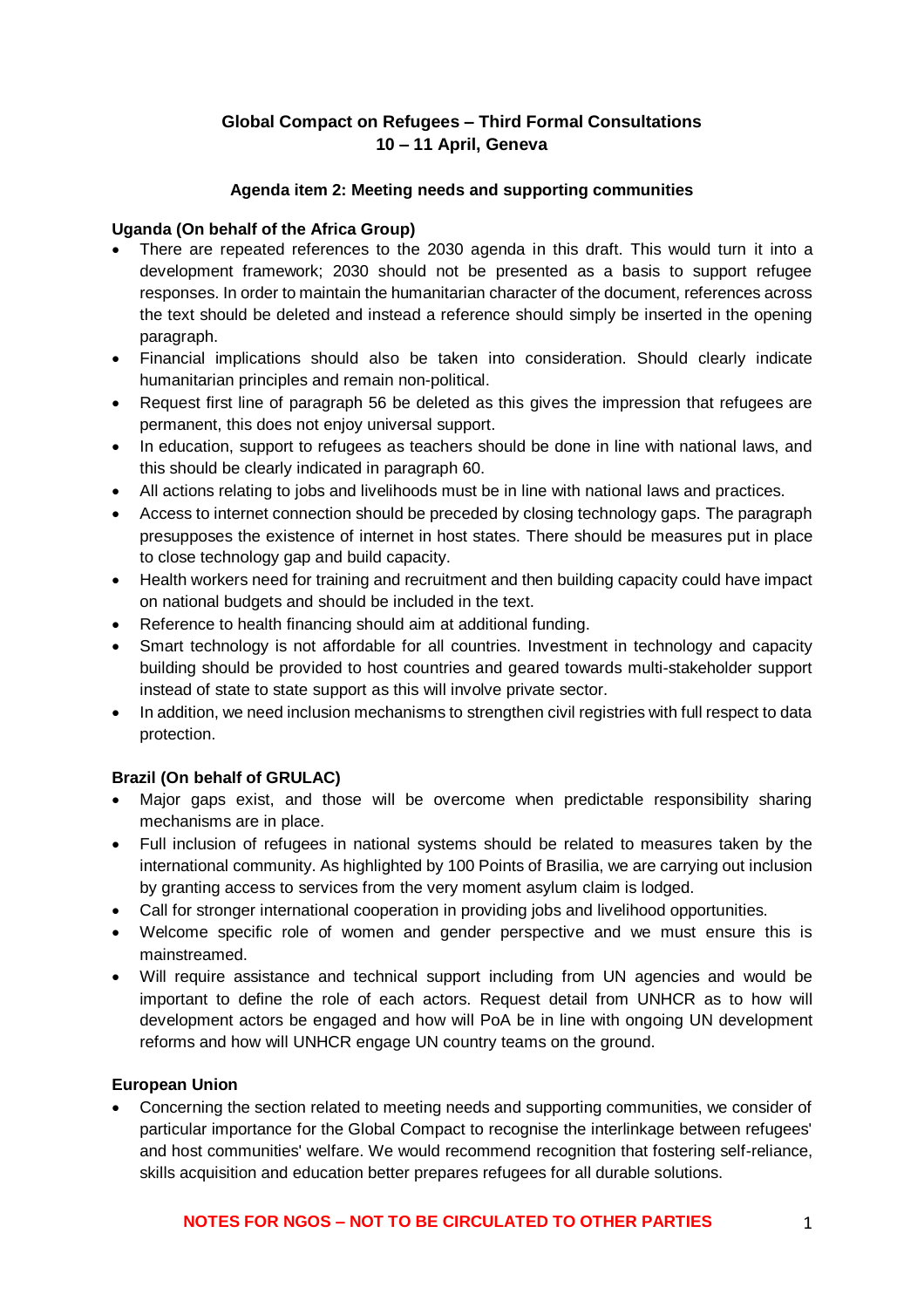- The complementarity between emergency and development assistance is an essential priority for the EU and we encourage further strengthening this approach, in a spirit of partnership with all relevant stakeholders, notably other UN agencies and development actors.
- A strong call for support to humanitarian assistance would be welcome, since it will inevitably be a major component of assistance to refugees pending durable solutions, and go beyond "emergency response". Humanitarian assistance, in many cases, will continue to play an important role in refugee protection and assistance over longer periods of time while, development actors will also support refugees, countries of origin and host states and communities in order to realize durable solutions. Humanitarian assistance needs to be delivered strictly according to need and in line with the principles of humanity, impartiality, neutrality and independence.
- We support the priority given to education of refugees, including early childhood, secondary and tertiary education, and encourage developing these aspects, in a spirit of partnership with all relevant stakeholders, notably other UN agencies and education actors. We also recommend referring to the quality of education, since this is not about school enrolment numbers only, and have a strengthened reference to education of girls. The overall approach regarding the inclusion of refugee children and youth in national education systems is welcomed but it would need to be further strengthened.
- Concerning jobs and livelihood, we welcome the explicit reference to ILO instruments and decent work principles and suggest that key elements from the 'guiding principles' could be included. We also support the addition of vocational training which was missing in the zero draft, but would recommend, given its specific importance, to make it a standalone topic. As for promoting financial inclusion, we would recommend beyond facilitating access to services, also improving their availability, including by addressing financial risks for service providers. Finally, this section would benefit from referring to private sector and local business.
- We support the reference made to expanding national health systems to facilitate access by refugees and host communities. A reference to the paradigm of universal health coverage agreed through SDG 3 could be considered. Further reference should be included to the need for non-discriminatory access to national systems. We would suggest referring more explicitly to the support that can be provided for refugee health by other instruments, including the Global Fund to Fight AIDS, Tuberculosis and Malaria.
- We welcome the emphasis on gender equality and stronger language in comparison with zero draft. This should be further strengthened by adding references to women's and girls' full enjoyment of all human rights, reference to UNSC Resolution 1325 on Women, Peace and Security; and ensure universal access to sexual and reproductive health and rights in the context of in the Programme of Action of the International Conference on Population and Development and the Beijing Platform for Action and the outcome documents of their review conferences. The EU further stresses the need for universal access to quality and affordable comprehensive sexual and reproductive health information, education, including comprehensive sexuality education, and healthcare services. A reference to harmful practices such as child, early and forced marriage and female genital mutilation should also be added, which is in line with Agenda 2030. We would also encourage specific needs of women, men, girls and boys to be better referred to in the Global Compact on Refugees.
- We support clear reference to alternative to camps and ending encampment. Water management should also be included. We note the importance of energy efficiency in the context of the Agenda 2030. At the same time, we would seek clarification from UNHCR on how the increased use of renewable energy in refugee contexts could be achieved, bearing in mind the challenges involved.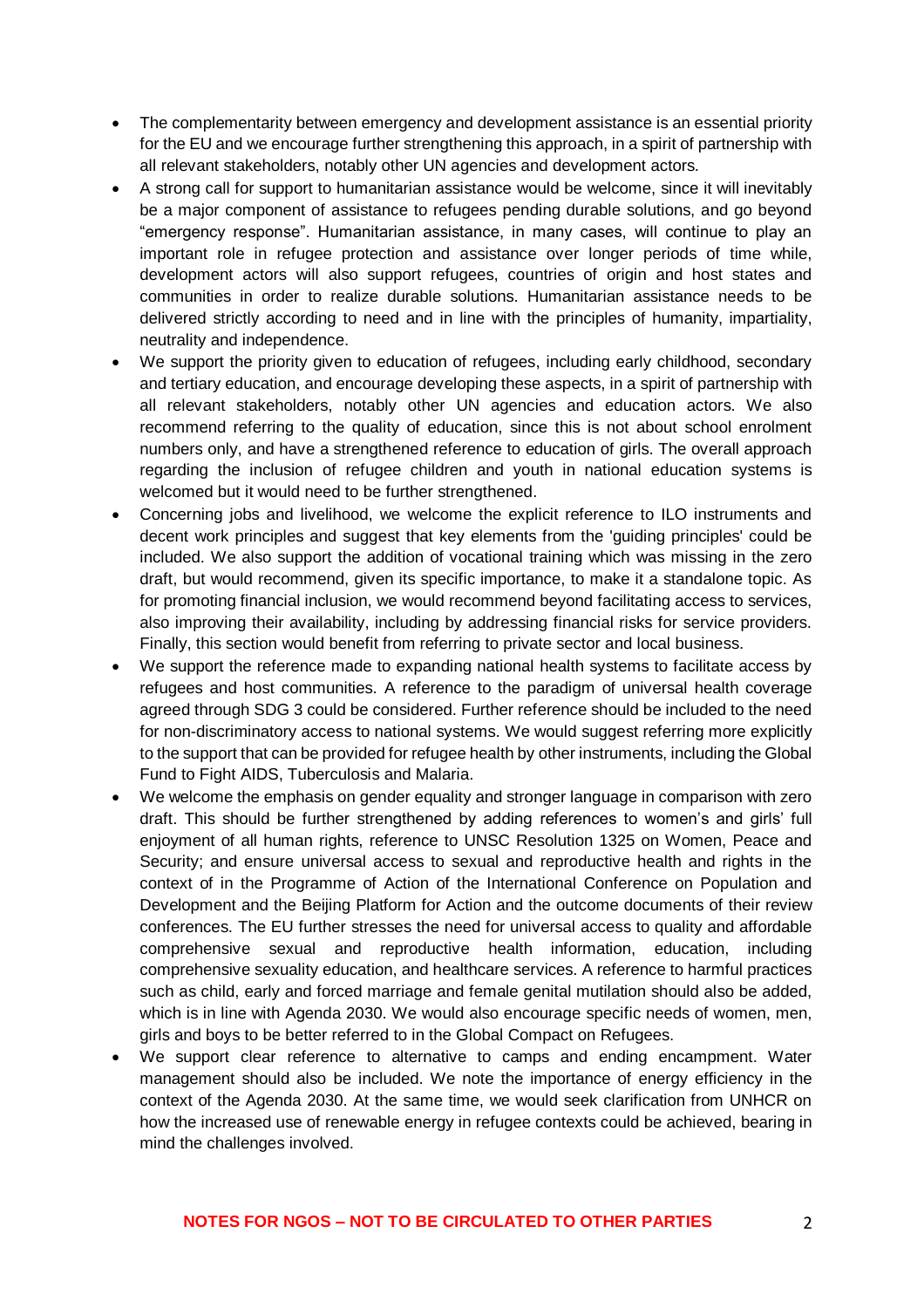- We welcome the addition of food security. Among specific targets for food security; we would encourage to add the categories of children of 0-6 months of age and teenage boys.
- With the same objective of fostering inclusive economic growth, we would also recommend encouraging access to land for refugees, as appropriate.
- We strongly support the focus on civil registries, independently from status determination. We also would highlight the importance of this instrument for protection of women and children, and against trafficking for the purpose of economic or sexual exploitation.
- We would welcome mentioning that data protection principles need to be enhanced for the effective and safe use of digital technology.
- We welcome the reference to statelessness as a cause and consequence for refugee forced displacement. Stateless people can also enjoy international refugee protection.
- We would recommend a reference to the principle "shared responsibility" of the 2030 Agenda.

## **Greece**

- Express appreciation to UNHCR. This is in the spirit of the New York Declaration.
- Focus on the issue of education: express full support to UNHCR to feature it first as we believe it is a basis for a better future and a common humanity. Greece is providing access to education to refugees. According to our legislation well before crisis, children seeking international protection are entitled to access the Greek education system, at the same level as the Greek citizens. Afternoon classes were established for refugees in public school's close to reception centres. Children living in urban centres can enrol in morning class were Greek is being taught as a second language.
- In January, we announced a parallel programme, where Greek language classes are funded by the European Integration Fund for children over the age of 15. In all, 5000 students participating. 2000 between the ages of 15-18, and 3000 and over the age of 18.

## **Germany**

- Recognise the limits for host country; Strengthening international cooperation is a prerequisite.
- Mobilising voluntary and mutually reinforcing pledges could play a crucial role.
- The next draft should elaborate on how implementation is related to UN activity.
- Stronger references to civil society and private sectors are needed.
- Important to seek economic inclusion. Need to ensure resilience of social protection systems.
- Would welcome stronger guidance on how refugee access can be strengthened in urban settings.
- Essential health services including sexual and reproductive healthcare as well as infant health should be mentioned.
- Appreciate focus on education, facilitation of education requires support to national education systems and use reference to vulnerable group including LGBTI group.
- Text should include a call to all Member States to ratify Stateless Convention in the GCR.
- Should also mention further the respect for humanitarian principles which goes beyond emergency and will remain vital pending durable solutions.

## **Ethiopia**

- Firmly convinced that pending durable solutions, refugees need to be provided education, skills training, jobs and livelihood programs so that refugees would be productive citizens upon their voluntary return or realization of a durable solution.
- Believe that self-reliance of refugees should not in any way increase burden on host states nor negatively impact their development endeavours. Hence, host countries commitment to afford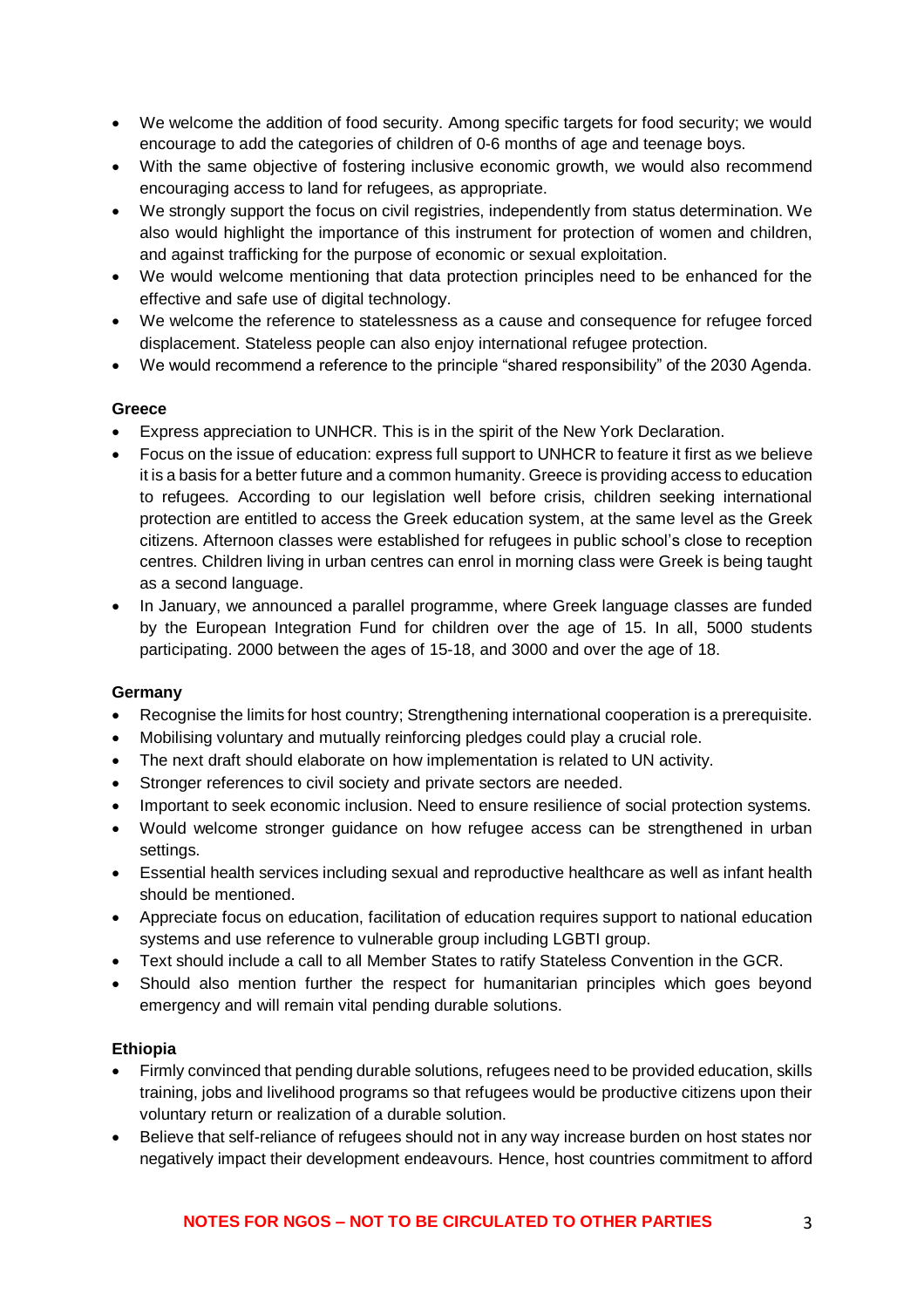education, health and jobs and livelihood should be short-term and as such needs to be matched by concrete and actionable commitments of support from international community.

- Under paragraphs 59 and 62 on education and health, we believe that host countries commitment needs to be subject to national laws and policies and that contributions under the paragraphs should also include easing the burden on existing local community social service infrastructure.
- In relation to education, believe that paragraph 59 on education should be linked to paragraph 85 on pathways of admission to third countries to expand tertiary education opportunities.
- Based on our own experience of joint collaborative projects including the Jobs Compact being supported by the World Bank and the European Union, Ethiopia proposes the inclusion of support to promotion of tailored projects in rural agriculture and manufacturing that benefit both refugees and host countries under paragraph 61 which relates to jobs and livelihood.
- Again, on jobs and livelihoods under paragraph 61 support to host countries needs to include skill profiling of refugees in addition to language training and recognition of skills and qualifications.
- With regard to paragraph 65, the support for national capacity in water and sanitation should acknowledge the need to combine lifesaving efforts with longer term solutions such as drilling boreholes.
- We welcome the focus on renewable energy while stressing that such intervention need to be affordable and adaptive technology to mitigate environmental damage. We also believe that environmental impact assessment should be part of the planning for reception and admission.
- We believe that support to host countries in the area of health, education in particular needs additional financing other than those secured through bilateral and multilateral channels for the implementation of SDGs.
- With regard to statelessness, it is important that the document acknowledges regional efforts scale up best practices through regional economic communities.

## **Montenegro**

- Montenegro shares the view that this specific part on meeting needs and supporting communities should be at the heart of the GCR.
- Supporting host countries, in particular humanitarian and development actors, is essential. We are very pleased to see the improved draft which has reflected in balanced manner a large part of comments raised during the first round of consultation on the same issue.
- The Global Compact presents an opportunity for member states to provide appropriate and integrated protection care and services for all refugees. The access to rights and all services on equal basis like others is fundamental.
- We very strongly support a new and improved language on gender. We believe that the GCR needs to clearly reflect the vulnerability of women and girls, in particular the issue of large scale of gender-based violence and sexual exploitation. To that end, we welcome the interlink with 2030 Agenda in this new text when it comes to policies and programs gender-mainstreaming, as well as a specific obligation to strengthen the security and safety of women and girls.
- We welcome the strong focus on education and strengthening of paras related to jobs and livelihoods. The GCR should ensure better support and possibilities for education as well as quality and inclusive education.
- Regulation of legal status, education, social welfare and health protection, housing, culture and access to information – these are all areas where the assistance to host countries by the international community is extremely important. In that regard, cross-border cooperation and regional partnership should be strengthened.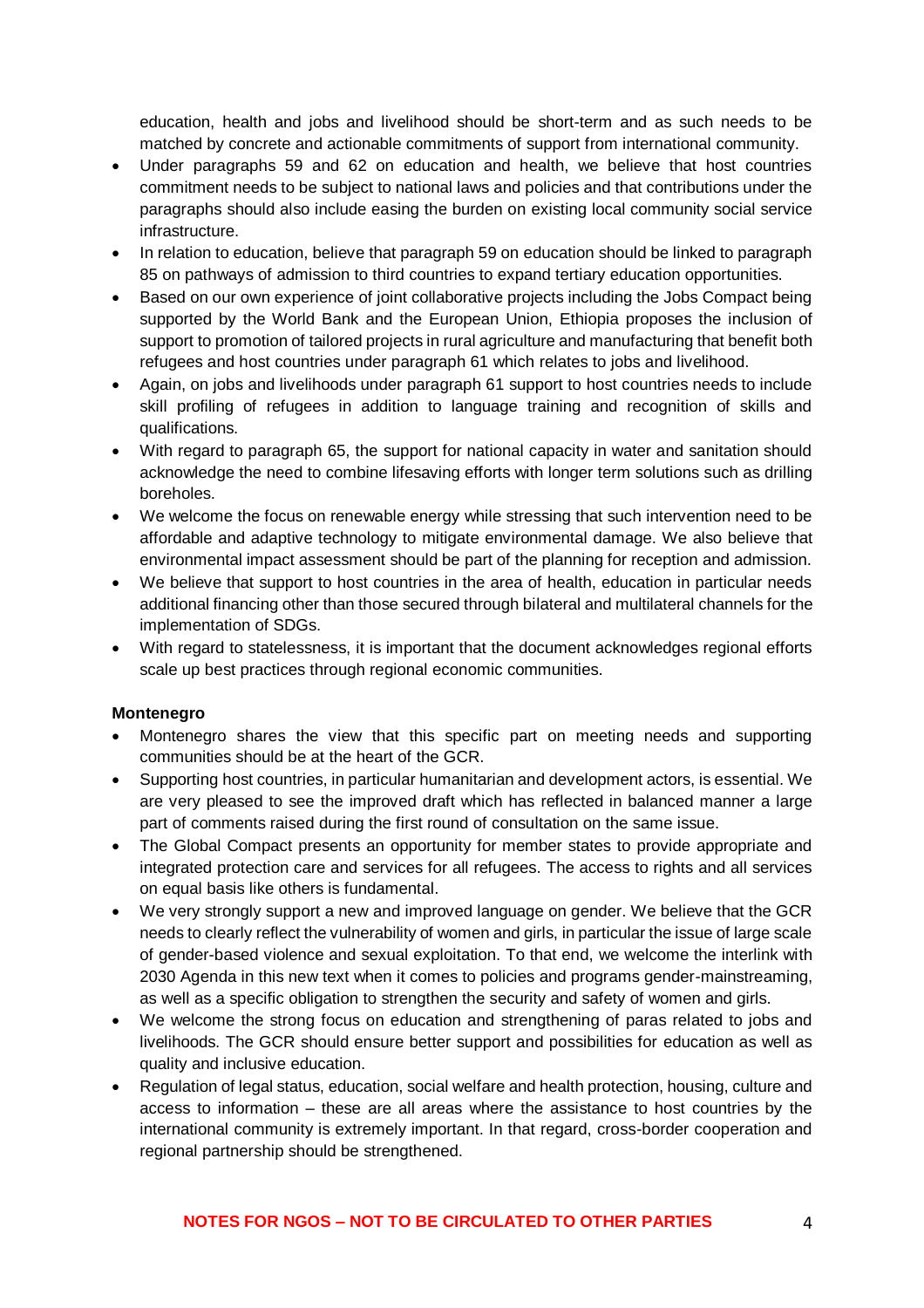• Finally, we support the improved language on the importance of birth registration and prevention of statelessness as a separate subsection. In this regard, we would like to encourage a more proactive approach by host governments in terms of simplifying the procedure for birth registration of individuals born outside health care institution and improving information sharing with a focus on persons in need.

## **Costa Rica**

- Protection of human rights and commitment to leave no behind must be the premise of the compact, and refugees are shared responsibility of all Member States. We should support countries by predictable technical and financial means.
- In paragraph 52, mixed flows distinguishes between migrant and refugee. This is not easy but need for distinguishing between the two. Therefore, the possibility for persons of concern to receive state support and access poverty reduction to start a new life is important. Need financial support to refugees with greater level of vulnerability especially those living in poverty and women, adults and young and persons with disabilities.
- Refugee incorporation in the labour market is essential and must respect the laws and solidarity systems. Refugees contribute through their taxes, talent and work. Work with the labour ministries and private sector to develop public-private social security schemes. Best practices include certification of CVs and referees' and reducing racism in the work place.
- Requires private and public partnership, therefore need to reflect this in the document.

## **South Africa**

- We support jobs and livelihood. Our understanding is to deal with issues on a case by case basis.
- While we aspire to have internet connectivity, the reality on the ground is different. Access to internet connectivity should be provided in advance for technical support.
- In paragraph 66, smart technology, accommodation and natural resource management, we believe the paragraph is prescriptive. This tends to be expensive and this section should be amended.
- Give policy space to states and contributions should also aim at closing the technology gaps. Finally, support for civil registration should be in full respect of data protection.

## **Slovakia**

- Individual assessment enables better identification of vulnerability. Biometric registration would be helpful in addressing legitimate security concerns.
- Facilitating education is also important. Humanitarian assistance in countries of origin should focus on psychosocial approach and enhanced access for disabled children to schools.
- Education and vocational training can bring useful contribution including voluntary repatriation when conditions allow, and can be followed by reintegration programmes.
- Also, important to focus on root causes.
- Treat statelessness as a cause and consequence; strongly welcome this. Also reiterate the whole of society approach and the necessity to increase efficiency of our common approaches.

## **Kenya**

- In paragraph 57, it is highlighted that development actors will be involved and this will need some further elaboration in protracted situations.
- Regarding references to states to contribute to national education systems to facilitate access, encourage more attention to rolling out school feeding programmes.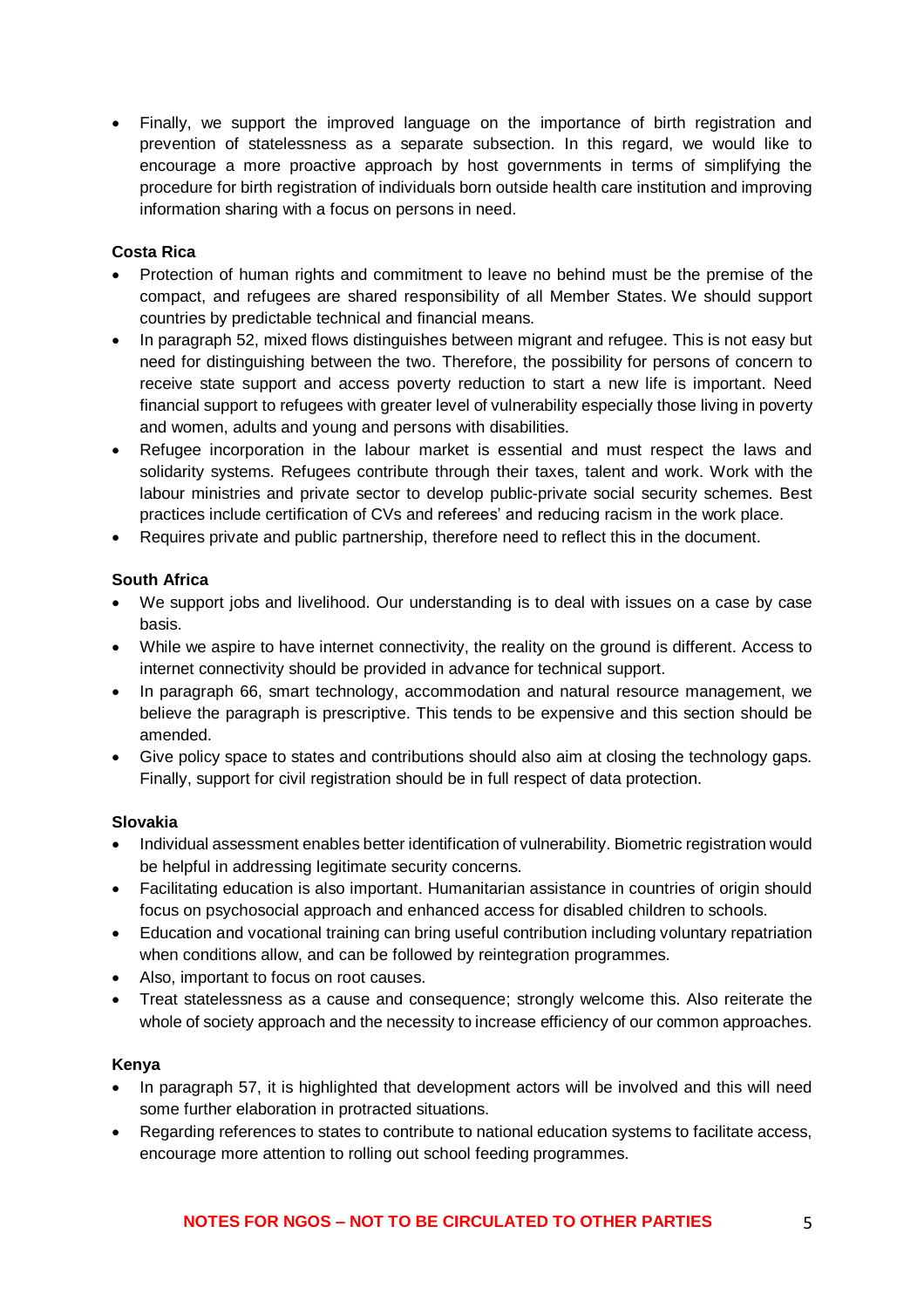- On fostering inclusive approaches in line with national frameworks including bank account and credit, suggest including mobile money as well as assessing these through low-cost mobile technology services.
- On food and nutrition, note that food preferences and agricultural practices may be diverse between refugees and hosts, therefore important to take cognisance of diversity preferences for food and agricultural production.

## **Mexico**

- Giving a privilege to humanitarian response is obsolete. This does not create self-sufficiency. Requires efforts of the development and private sector.
- Section on support must contain promotion of development assistance and privilege local services.
- Greater involvement of international financial institutions should not lead to conditionality as this might not meet the priority of the host countries and create additional burden.
- Require active UN participation and experience in their thematic areas of expertise. Important to see how we plan to achieve coherence between UN agencies at policy and field level.
- All implications on role of UNHCR are not clear so ask to facilitate better understanding of this.

## **Czech Republic**

- Welcome security safeguards and determination of international protection needs including group-based where appropriate.
- The inclusion of broad areas in need of support, which are conducive for other states to contribute according to national capacities. Important to ensure effective support is provided to host countries to provide protection to refugees.
- Welcome the emphasis on the different sub-sections on education, gender, food security and nutrition, and other states can indeed contribute significantly.
- Built experience in medical and humanitarian teams, who have treated more than 300 patients. In paragraph 63, broaden the list of assistance by encompassing deployment of medical humanitarian teams that are able to carry out medical treatment. Another area would be the possibility to provide professional medical training in hosting communities. These can produce great value and impact.

## **USA**

- Responding to large scale emergencies and protracted emergencies requires us to think broadly and support efforts with regard to education and freedom of movement, which are important for refugees to become self-reliant and thus less dependent on support and assistance. Knowledge they can use in pursuing any solutions and rebuilding their lives.
- Parallel systems do not benefit host communities and are not effective. Private sector and market driven approaches critical to economic growth for both refugees and host communities.
- USA support to WHO's contingency fund on emergencies.
- Welcome strengthening age, gender and diversity. Adopting policies to include women and girls is critical for success of comprehensive responses and addressing sexual and genderbased violence. This is important when children are almost half of the refugee population.
- Welcome civil registries, alternative to camps, and support voluntary trade agreements and such decisions must be based on the sovereign decisions of States.

## **Japan**

• Text covers important areas in order to achieve comprehensive responses to large refugee situations.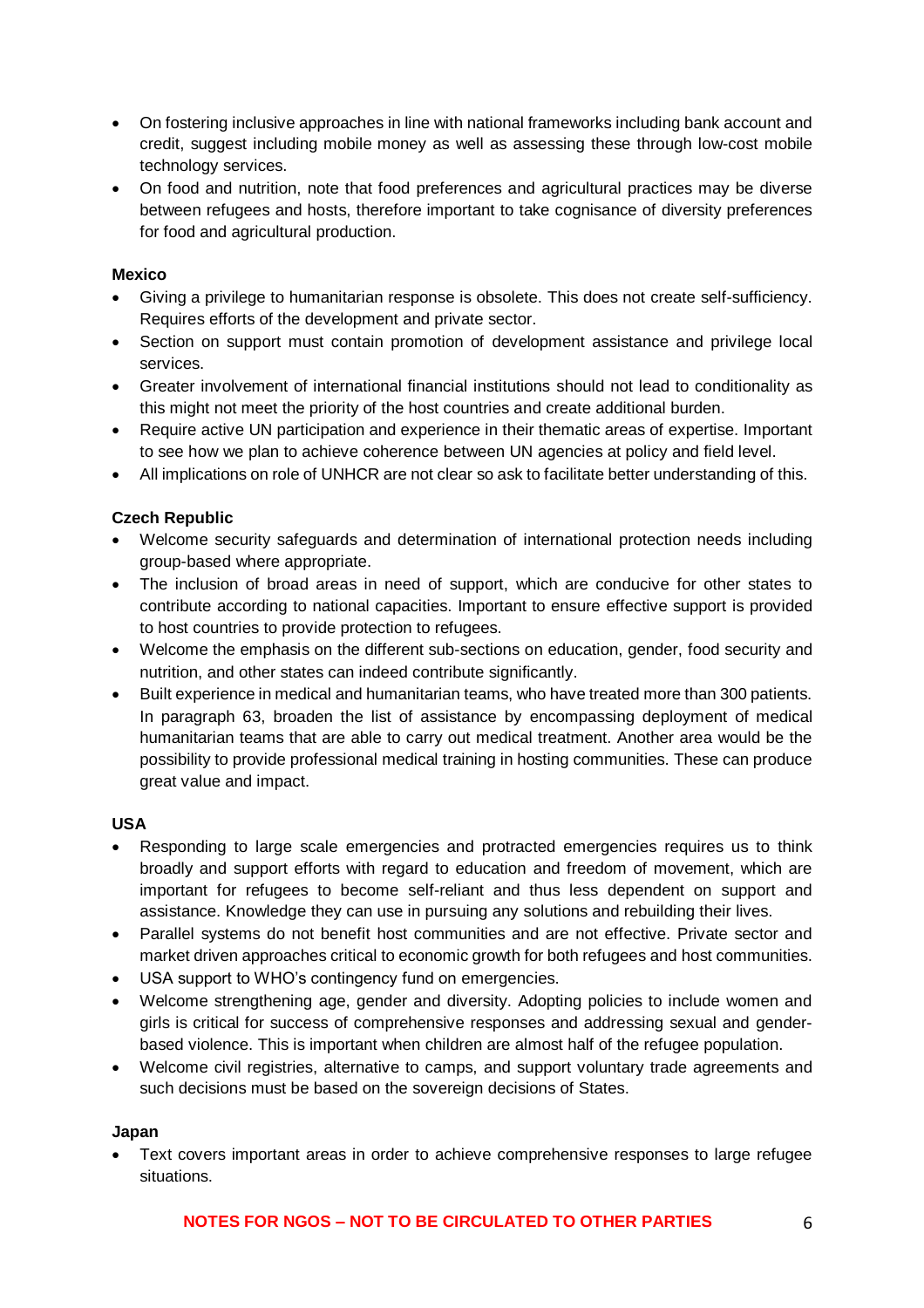- Jobs and livelihood are important; vital that assistance is promoted in tandem with local community and from this perspective World Bank involvement valuable; appreciate the role of stakeholders stated in the draft.
- Welcome registration, important from various perspectives including supporting children rights.
- When providing support innovative technologies can be utilised, and emphasise gender perspective and fair access of women and girls, and their equal participation.

## **Bangladesh**

- In paragraph 60, propose that text can include support to education for refugees and IDPs in their mother tongue and include engaging qualified members community (refugee and IDP) as teachers.
- In paragraph 66, on accommodation suggest including climate change adaptation strategies in addition to studies.
- In paragraph 70, the following sentence may be added: however national governments may offer a separate birth registration distinct from national registration.
- We support language of paragraph 72.
- In paragraph 73, relevant stakeholders must mention ODA and contribution of expertise may include transfer of technology.

## **Canada**

- More comprehensive approaches are required to support refugees in host countries and this requires international cooperation.
- Important to foster self-reliance, education and investments in solutions including voluntary repatriation as well as stability.
- Channelling resources to infrastructure which benefits hosts and refugees important.
- High levels of sexual- and gender-based violence are a reality before, during and after displacement and, with this in mind, important to include resources for health education, and expertise required in defining a basic package that includes sexual and reproductive health including infant and maternal health.
- Recommend a section on partnerships recognising meaningful partnership and local partnership including with local Red Cross, NGOs and UN agencies.
- Welcome improvement on gender and must better recognise specific needs of women and girls and work hard to invite them; doing so is a human rights imperative and will improve development outcome for all.

## **Australia**

- Shared inclusive growth is welcome.
- Provided multi-year support package in the Syria crisis.
- We welcome national service providers, building state capacity and providing multipurpose cash, and call for access to disability and would like to see this mainstreamed in relation to economic and health services.
- Pleased to see references to women and girls and encourage to replicate this language throughout the compact.
- Welcome statelessness and like to see references to sexual and reproductive rights in accordance to paragraph 31 of the New York Declaration and goals 3.7 and 5.6 of the SDGs.

## **Denmark**

• Good revised draft. Welcome shared advantages and inclusive growth for refugees and host communities. Think it could be more ambitious in rolling out inclusive growth.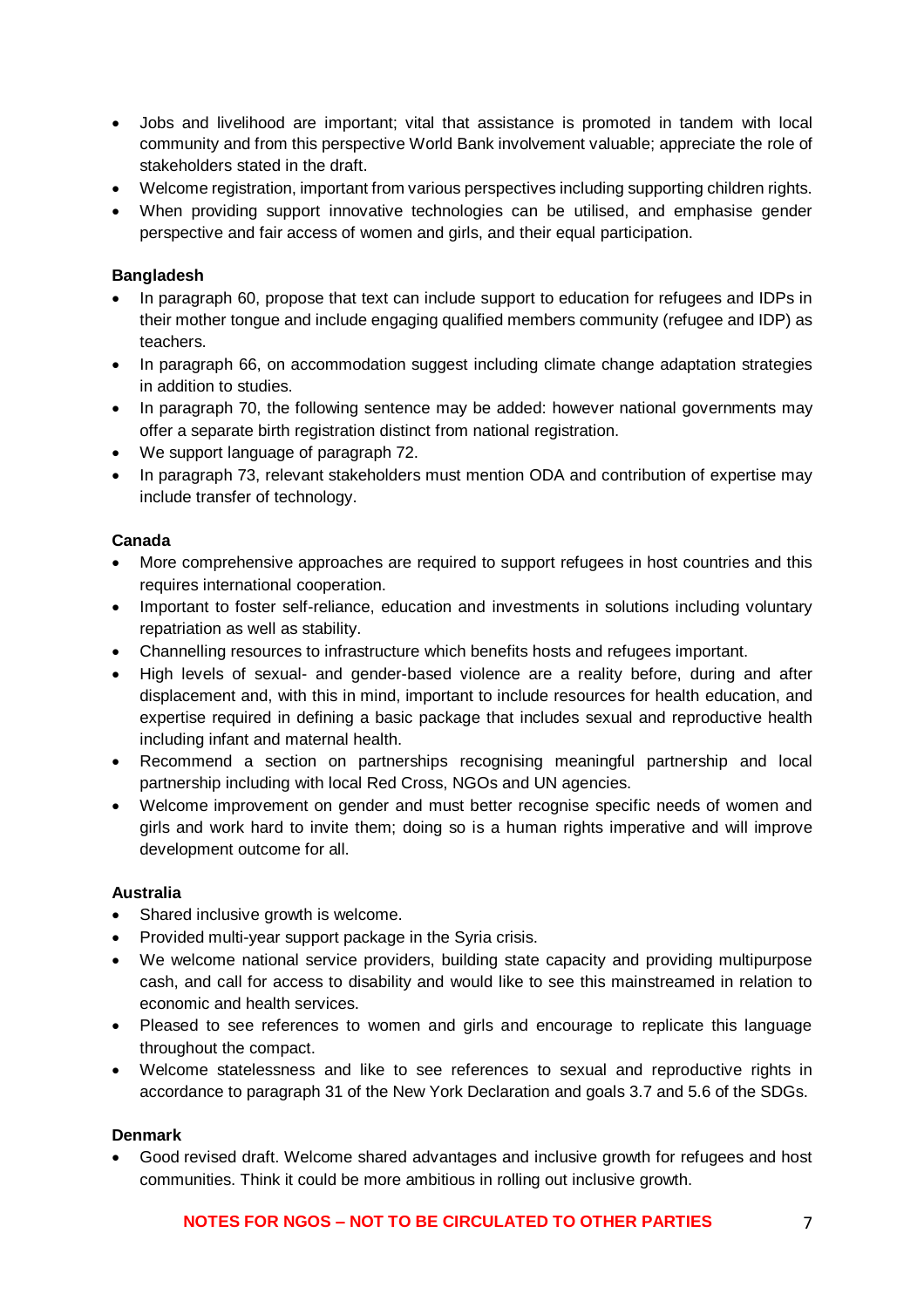- Firstly, reflect that host countries are in the driving seat. This is all about national ownership.
- Preferences for refugees to be included in national planning and systems at par with local populations.
- The international community needs to engage in a different way and not just question of engagement by humanitarian actors. Support needed with development aid and additional donor resources for economic growth. Need to recognise humanitarian funding is not enough. This is about the New Way of Working.
- Age, gender and diversity should be mainstreamed and need to mention special needs of women and girls.
- Need to include access to sexual and reproductive health services, and this is in line with paragraph 31 of the New York Declaration.

## **Norway**

- Many good elements. Pleased to see emphasis on education including safe schools.
- Support access to affordable financial products in host and refugee communities and this is an area partnership with private sector is relevant.
- Access to sexual and reproductive family planning and contraceptives essential, and strong commitment to sexual and gender-based violence in line with paragraph 31 of the NYD.

## **Indonesia**

- Re-emphasise the no-one-size fits all principle. We believe it important to take into account specificities and institutional capacity, particularly host countries. In this line, it is imperative to highlight the need for greater contribution of international organisation and avoiding generic formula. While addressing global refugee crises, need to bear in mind that states do not have the same capacity, and national regulation should be respected.
- Highlight the need not to impose additional obligations on host countries and also highlight the different obligations of countries not party to the Refugee Convention.

## **Argentina**

• Recommend new paragraph after 72, which could welcome the role of host communities, recognising the importance of the first months in speeding up integration, and include the importance of promoting awareness raising and strengthening welcome community programmes which involve host communities in support of refugee communities and ensure that cultures come together.

## **Pakistan**

- Complementarity between humanitarian and development actors is important.
- Our views on borrowing have been stated. Do not undercut support for developing countries.
- Appreciate impact assessment, which is useful in fostering burden and responsibility sharing. Access to education is better achieved by early mobilisation of resources. Stress the importance of teachers and social cohesion in schools.
- In protracted situations with reduced funding levels where employment is rampant, considerable investment will be required to incentivise economic opportunities. At the same time, important to ensure this does not become permanent.
- Undue burden on host countries requiring capital intensive support for housing intervention, which will remain elusive until substantial investment is made.
- Self-reliance for land intensive activities harder to reach in practice and requires further deliberation.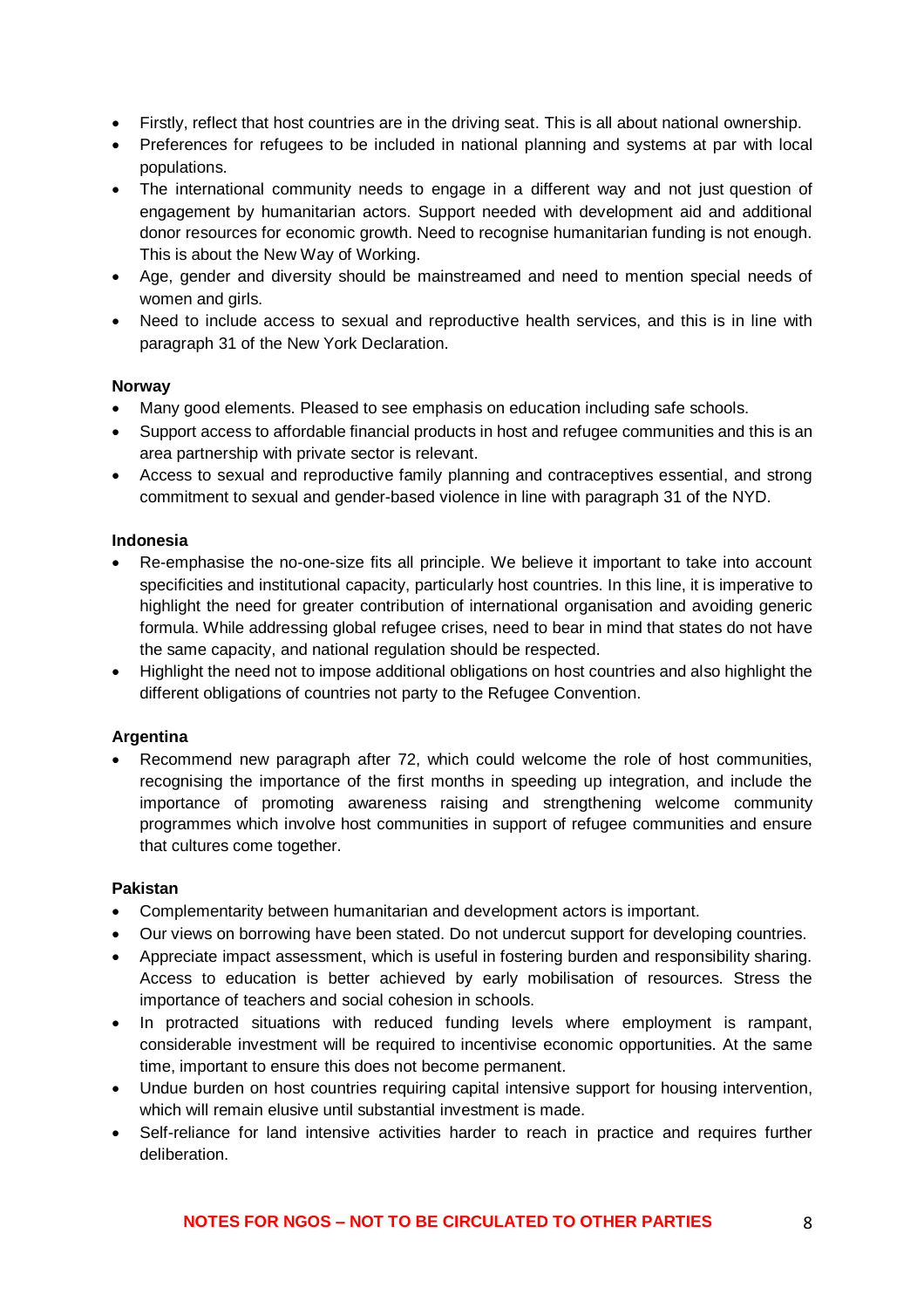# **Malaysia**

- Measures are specific to protect and promote welfare for refugees. Steps in the right direction.
- Multifaceted approaches are essential in protracted situations.
- Governments have the main responsibility, but cannot act alone, which requires whole of society approach.
- We engaged UNHCR to provide access to services. Refugees have access to services across Malaysia.
- Provided care and shelter for victims of trafficking and Rohingya card holders will be provided protection against forced labour and criminal networks.
- GCR requires wide range of stakeholders for promoting self-reliance.

## **France**

- Important for refugees and host communities to access jobs and livelihoods in line with 2030 Agenda.
- Global response involving humanitarian and development actors is vital.
- France commitment through the Global Partnership on Education.
- In the draft compact, on health consider that access to sexual and reproductive health must be mentioned along with the role of the Global Fund to mobilise financing for those living with HIV, tuberculosis and malaria.
- France welcomes paragraph 64, taking account gender issues as well the inclusion of food and nutrition in paragraph 68, in addition to equity in promoting access to services.
- Welcome national strategies to maintain natural resources.
- Civil registries in the refugee hosting process benefit refugees by giving them legal identity, but also benefits host countries in fighting against economic and sexual exploitation of human being. Grateful if UNHCR could share experience in identification.

# **Holy See**

- Welcome access to health and education. Would like to highlight the importance of accessing quality education.
- In paragraph 61, underline the need to outline national policies and safe employment to ensure safeguard against abuse.
- Access to health, and right to enjoy health should be non-discriminatory rooted in the centrality of the human person, and in this regard in paragraph 63, need for basic package to ensure access to basic health care.
- Need to pay attention to moral values and culture of their country.
- Gender should include empowerment of girls and women to make clear that we want to see meaningful leadership of women.
- GCR will have a strong character, in the common objective to promote the true dignity on the basis of strong ethical guidelines, and ambiguity around references included in the footnote that do not share international support man undermine GCR.

# **Sweden**

- Appreciate complementarity between humanitarian and development actors. Must move away from parallel services and strengthen alternative to camps.
- Sweden welcomes focus on education as well as ILO recommendation 205 and this will help to promote economic opportunities through policies. Could however include reference to decent work opportunities.
- The bullet to access financial products could benefit from clarification. Also need to reduce risks associated with financial services.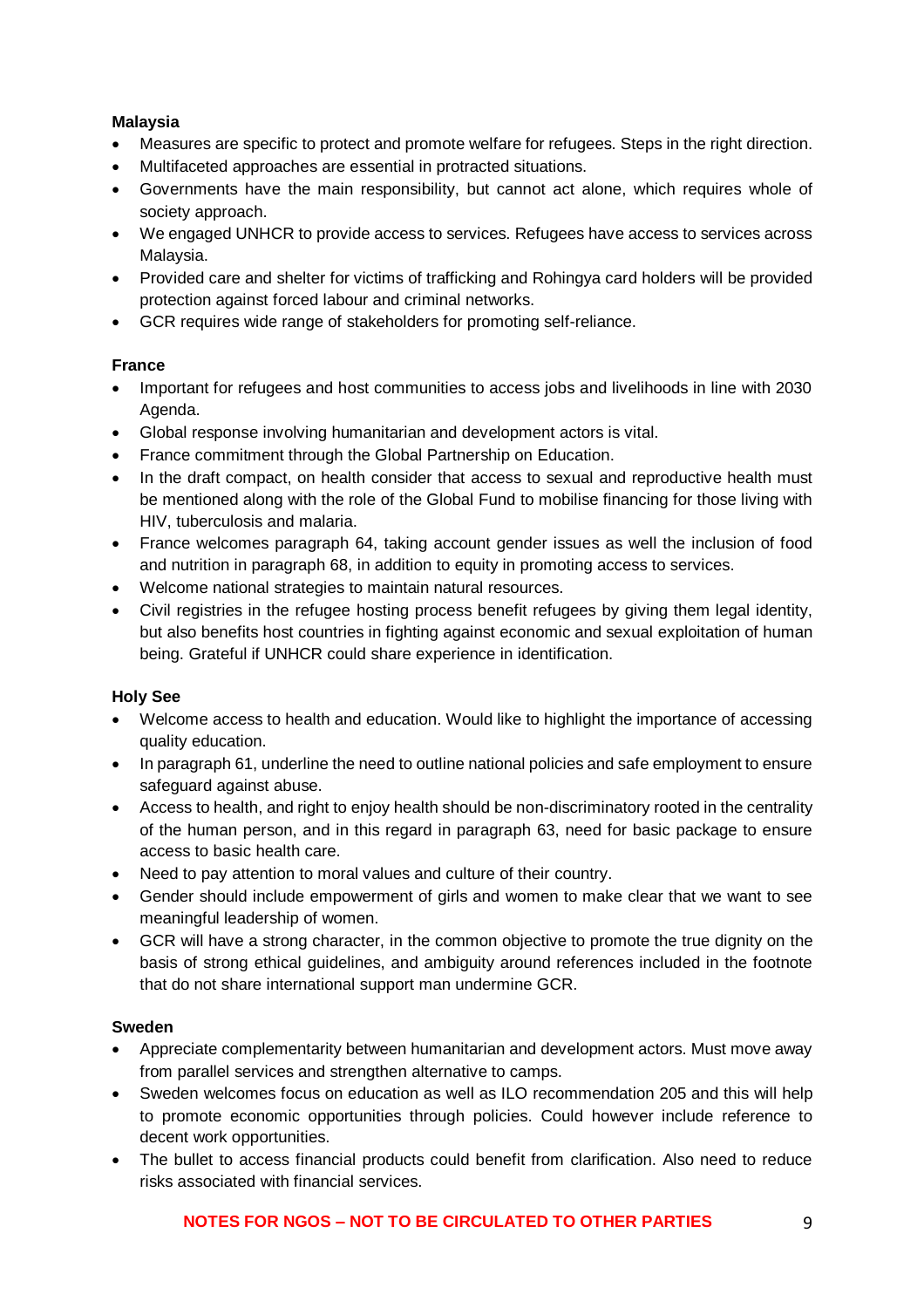- Need to include access to sexual and reproductive health, and while gender empowerment is welcome, could add that women and girls should enjoy full human rights and this shall be promoted.
- Attention to specific needs of person focusing on the specific gender needs.

## **Republic of Korea**

- Supportive of promoting gender equality and empowerment of girls and this is made clear in the New York Declaration.
- We second language on vocational and tertiary education. This reflects wide range of education approaches.
- Fully acknowledge the importance of education as these efforts will lead to building human capital, and are in line with the SDG agenda.

## **Switzerland**

- Welcome that this section has taken into account many comments.
- Welcome inclusion of the importance of jointly working with local and international actors and dangers of adopting parallel approaches and underline that actors such as the Local Red Cross that support public authorities also provide rapid response. Their role should be recognised.
- Emphasise recruitment of local personnel in humanitarian organisations, because higher pay of internationals leads to wearing of local structures.
- Like to see PoA become more precise in paragraph 62: integration in the labour market beneficial for all, but this should happen through fair and just working conditions in accordance to relevant standards.
- In the fight against corruption, religious minorities and people living with disability as well as host communities must be designated to receive complaints and take measures against corrupt practices. Need to explore right language.
- Humanitarian principles should be underlined.

## **Colombia**

- Share a number of misgivings.
- In references to SDG 2030 and to a number of UN agencies with specific mandates, we believe these relationships are strategic but needs to be carefully worded.
- Additional efforts through development actors should not open the door for conditionality and must not be in conflict with humanitarian principles.
- UNHCR cannot impose concrete commitments, but this leaves another question: when we operationalise, UNHCR is responsible for initiating and convening at various levels, our question is how do we reconcile this role?
- Assistance to cross-border displacement in the context of discussions on UN repositioning.
- How do we avoid duplication and multiplication of efforts and reporting?

## **Malta**

- Although in full agreement, there should be no legal obligation.
- Compact provides an opportunity to improve international cooperation. We should not miss this opportunity.
- Welcome preparedness measures, which render response more effective and like to reiterate the importance of humanitarian and development nexus, so that actors can work in synergy.
- Focus on education and health as also outlined in the 2030 Agenda.
- Important to expand national education system. Expand access to education by widening scholarship schemes.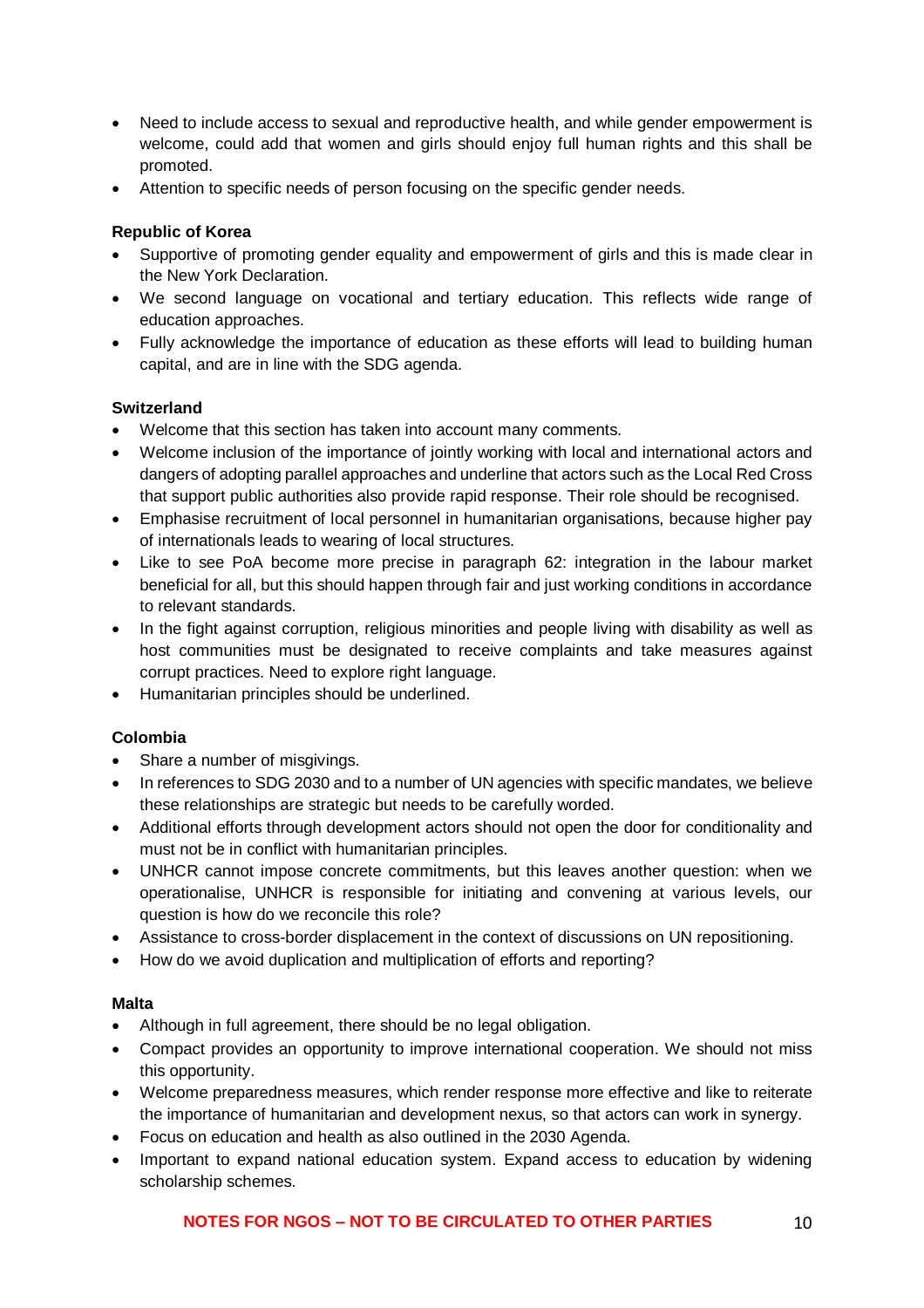• Health systems should facilitate access for refugees and need to ensure sufficient health workers are available as well as cultural mediators. Facilitate access to health including to victims of trauma and psychosocial group and pay particular attention to minorities.

## **Russia**

- In paragraph 63, promote physical activity to prevent non-communicable diseases.
- At the same time, important to maintain the issue of statelessness in the GCR.

## **Dominican Republic**

- Delegations should not involve further commitments.
- In paragraphs 65 and 67, take account of the reality of host states with regard to housing infrastructure whether it is viable or not.
- Help received should not create unfair advantage for refugees as compared to nationals otherwise this can cause tensions.
- We support civil registries, but civil registries should not lead to nationality, or a right to nationality.
- Protection of adolescent children is important. In 2007, we created legal registry to ensure any child born, regardless of status, could be entitled to have name independently of whether the mother is in transit or not.

# **Turkey**

- Welcome World Bank study on shared economic growth.
- Share the idea of complementarity between humanitarian and development actors in paragraph 57. Suggest adding a line including the new way of working to highlight complementarity.
- On education, jobs and livelihood, support is needed from the international community. Education is an area from which the international community cannot shy away. Welcome references to girls, and resources and expertise will be required.
- Jobs key for social cohesion. For job creation, preferential trade agreement useful in which labour force of refugees can be utilised. Establish mechanism for the recognition of skills and qualification for refugees, and efforts to enhance skills and qualifications could be added to promote training.
- Preventing sexual exploitation could be added in gender, attention must be given to ongoing efforts and policies.
- Food security is a challenge and requires support of states, so the subsection is welcome.

# **UK**

- In reference to access to essential services, need to take active steps to address formal and informal barriers, language discrimination, and strengthen feedback and accountability mechanisms and highlight the role of local actors and the Local Red Cross.
- On education, need to recognise non-formal education.
- Health needs of disabled will require individual assessment including the need for wheel chair and prosthetics. Continuity of care will also be important.
- The role of private sector can be expanded and a sub-heading could reflect this. Bolstering host businesses could increase employment opportunities for refugees and this section could also include conducting regular market analysis to identify skills gap.
- Welcome the focus on gender but all activities must reflect gender considerations and need to reflect clarity on risks faced by gender and the nature of these risks should be specified.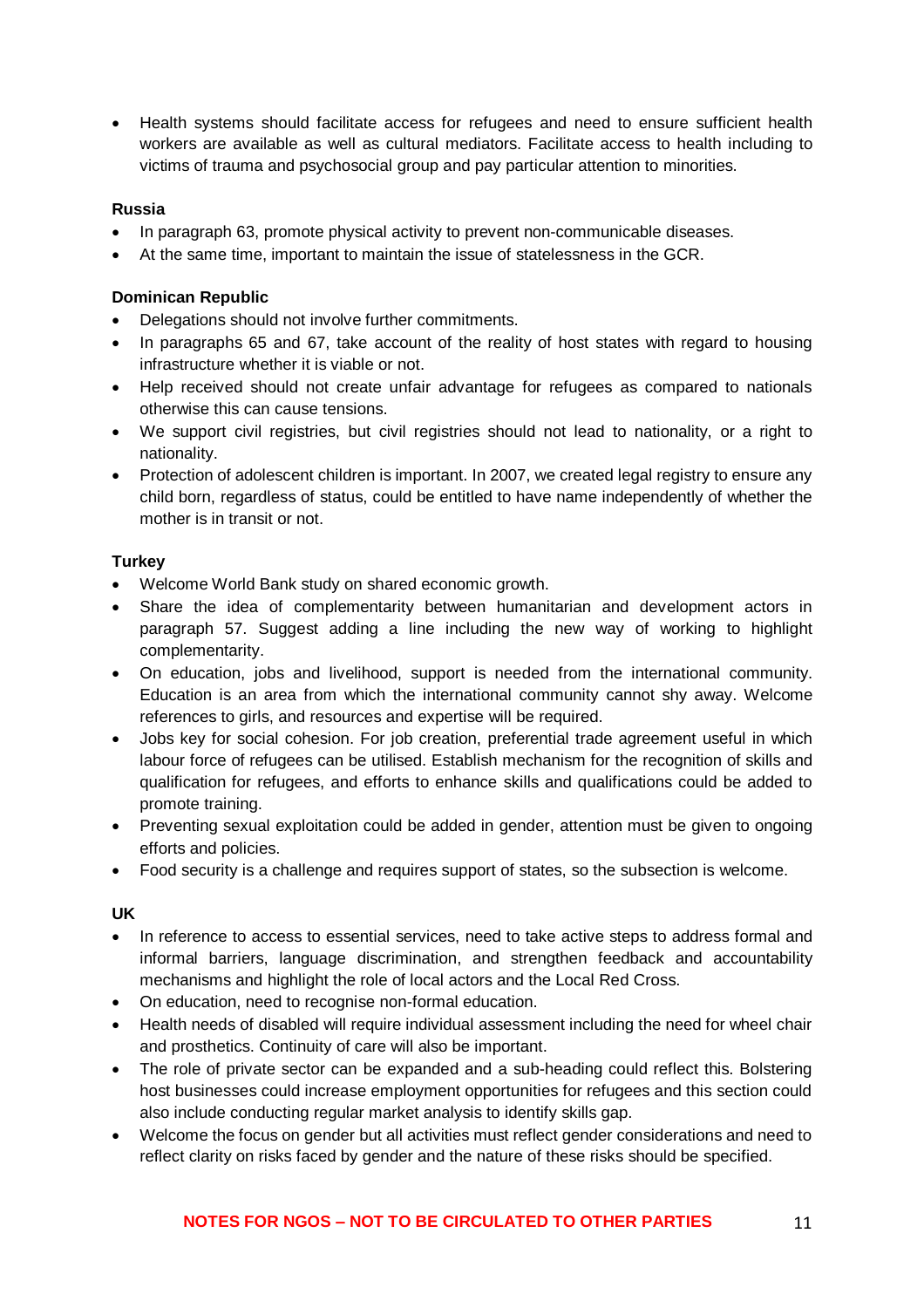• Wherever possible, national and area-based plans must be encouraged in national health and education policies.

## **Netherlands**

- Access to education is important, and creation of job opportunities also remains a priority, not just for refugees, but also to make refugee response more sustainable. Express that references to vocational training may stand alone better.
- Supports gender sensitive approach in paragraph 64, and also call for meaningful participation.
- Prevention and reduction of statelessness is important and support this.
- In paragraph 56, underline that fostering self-reliance better prepares refugees for all solutions not just for returns.
- Suggest that activities promoting economic opportunities are gender sensitive.
- In paragraph 63, highlight the need for sexual and reproductive health.
- In paragraph 66, favour to increase sustainability of agriculture. And highlight the importance of safe access to water.

## **Brazil**

- Emphasise that inclusion of refugees is the most important paradigm shift and requires clarity on the interaction between development and humanitarian action.
- These measures are related to responsibility sharing mechanisms. To ensure implementation in education and health, emphasise the quadrennial policy review of the UN development system in a particular OP 71/143. It states coordination between development and humanitarian actors must be carried out with respect to national ownership.
- This section does not detail what actions will be supported by UNHCR, it simply refers to other states without the role of other stakeholders. It would be important to secure engagement of other UN actors according to their mandates to ensure system-wide accountability.
- Role of other actors in responsibility sharing should not be limited to financial contribution and must support the inclusion of stateless persons in the context of growing displacement.

## **Algeria**

- Note recurrent references to the 2030 Agenda. Note that the 1951 Refugee Convention remains relevant.
- As drafted the PoA is very prescriptive and yet this could have ensured that the gap between host countries and donors remained narrow.
- Solutions for refugees have to be found close to countries of origin instead of creating further pull factor in host countries, and for this reason, the PoA seems unrealistic and difficult to implement.
- The use of development funds is likely to negatively impact budgets which are already underfunded. The ODA 0.7 target is yet to be met.
- Several calls to review policy and administrative frameworks go far beyond the aim of the document.
- GCR should not create new conditionality, which will be in contradiction to the 1951 Refugee Convention. This section is detailed and prescriptive.
- Footnote 45: Reference to Nansen Initiative should be deleted, and the notion of refugee must confirm to the Refugee Convention.

## **Spain**

• Useful to refer to education, especially for women and girls, and emphasise the role of increasing access to education including focusing on new technology.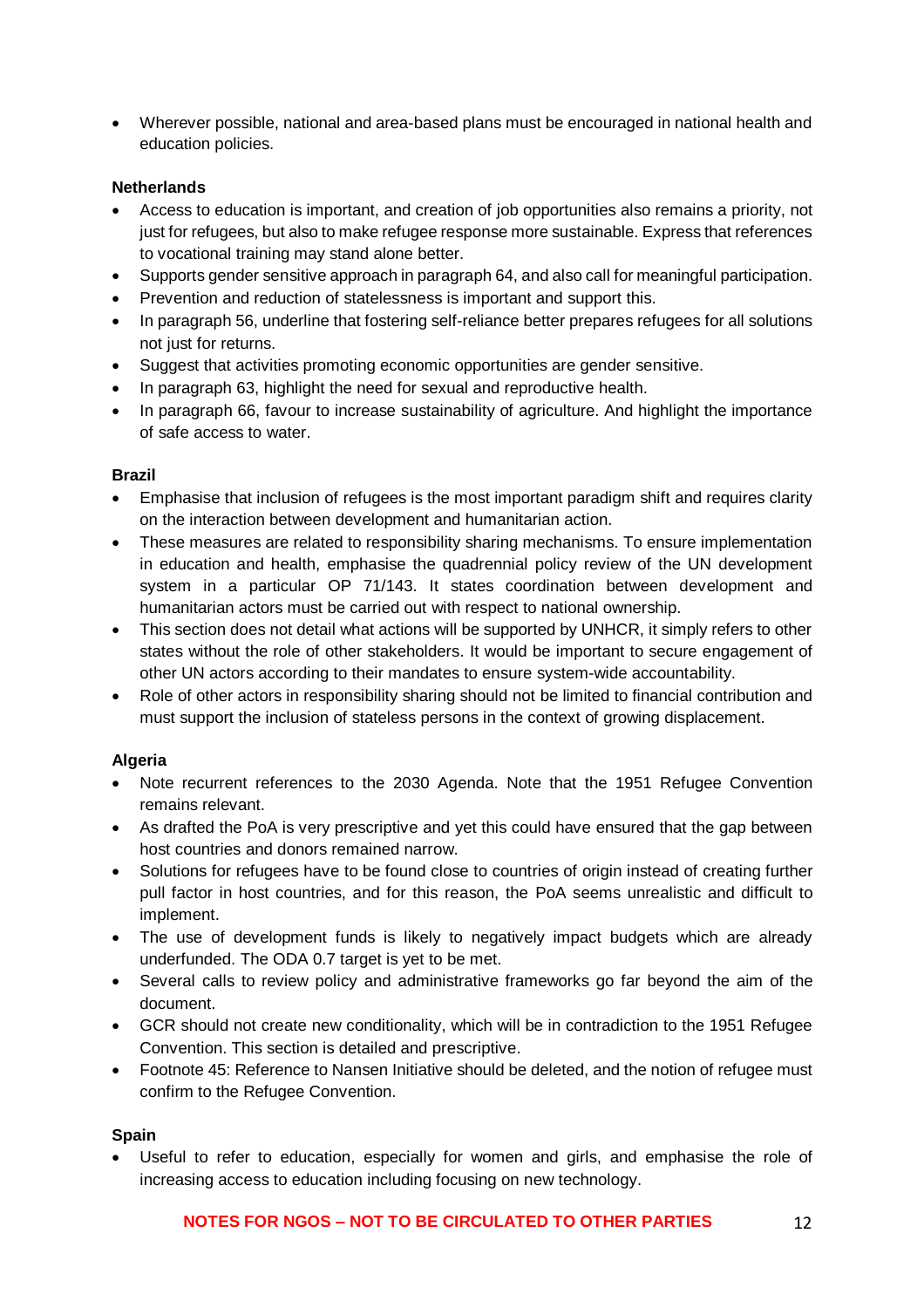• Focus on humanitarian and development nexus is important; relevant that we have given pride of place to food security and welcome the fight against statelessness.

## **New Zealand**

- Strongly support sections on education, jobs and livelihood.
- Women and girls face challenges, and we recognise that the section on gender has improved, but continue to call for this section to be strengthened and include references to investigating gender-based violence, as well as emphasising participation. To strengthen the security of women and girls, this assumes that they are secure, which is often not the case.
- Call for reference to sexual and reproductive healthcare, and a reference to the deployment of female health workers. Such services should address basic healthcare needs of all women.

#### **Italy**

- Agrees and supports refugees and host communities' access to services.
- Further believe that strong complementarity between humanitarian and development, which benefits both refugees and host communities is vital.
- Underline that many refugees may become vulnerable in journey and transit country. Responsibility sharing must also consider this situation.

#### **Cuba**

- Support the proposals for employment, health and protection of human rights.
- Take into account specific vulnerabilities of women and children, asylum seekers; genderbased perspectives should be cross-cutting.
- How the UN development system will cooperate with UN agencies and how can they preserve their own mandate on the ground.
- Ensure host countries do not have additional burden; need greater detail with regard to this.
- Proposals have to adjust to the realities on the ground.
- International financial institutions should not impose conditionality, and humanitarian assistance should not be carried out in detriment to development.
- Technology is expensive, so responsibility to bridge the digital divide and ensure developing countries can benefit from this and also commitment to an information society should also be taken into account.

## **Ecuador**

- Vital to ensure access to education, health and social services. And like to emphasise the reference to access to these services should not be subject to discrimination.
- Initiative for financial support and involvement of private sector for integration is important.
- Involvement of the private sector and development actors should not just be as donors but as proactive actors, and like to see in-depth approach in devising mechanisms that ensure their involvement to promote strategic alliance and link between humanitarian and development sector.
- And these should not create new responsibilities for host countries. Ensure just and effective distribution of responsibility reducing pressure on host country and self-sufficiency of refugees' access to solutions.
- Lack of development in host countries can create tensions between refugees and host communities and like to include specific reference to technical, financial and humanitarian support for developing and least developed countries. And generate new work places to generate economic opportunities.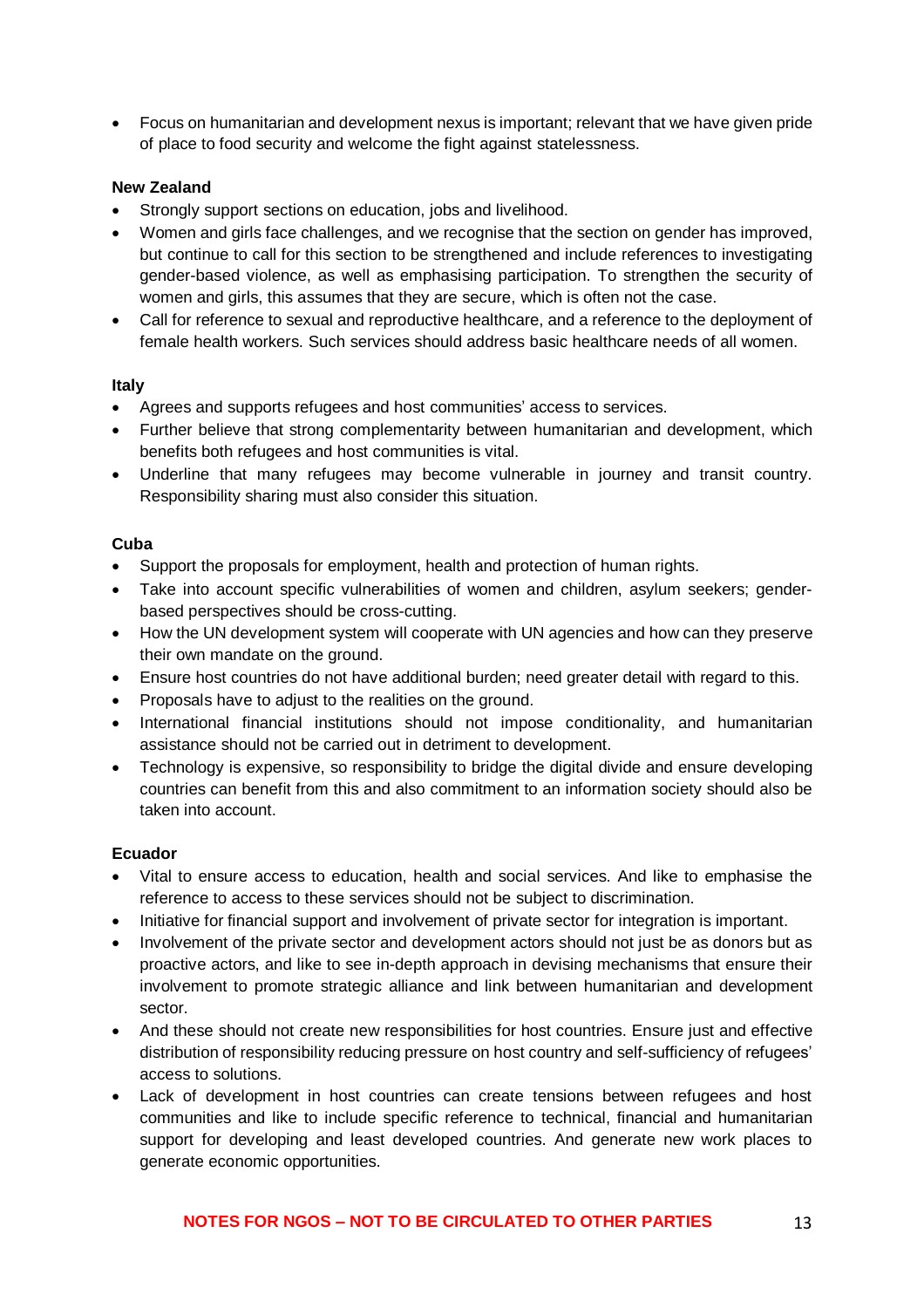# **Finland**

- Appreciate the first draft as it takes into account gender and protection of women and children. Urge explicit use of rights-based approach to meet their needs.
- More specifically, under education, would welcome in paragraph 60, inclusion of children with disabilities, as access remains challenging for them.
- Appreciate section on gender. Would like to see references to women and girls with disabilities as they are most at risk in conflict, and add references to women's economic empowerment.
- UN Security Council resolution 1325 highlights the role and agency of women in conflict, peace and security. Reiterate the importance of sexual and reproductive health.

## **Lebanon**

- Paragraph 58 is crucial, and development policies must target host communities, and if these are resisted, this support can be conditioned.
- Highly important that services are delivered by local service providers, and one of the major purposes is to avoid parallel systems, however, success hinges on well-functioning burden and responsibility sharing mechanisms, otherwise host countries will not be able to do more. Absent this, pressure will continue to grow and this part will see as multiplying obligations.
- On Agenda 2030, prudence required as 2030 Agenda is broader than refugee issues.
- In paragraph 48, risk and security concerns of states vital, and like to enguire that in paragraph 44, language on contingency planning and early warning is vague and can't see this applicable and this could pave the way for foreign interference.
- Asylum capacity support group should guarantee impartially and clear that it will not impose extra burden on host countries and would welcome a ToR.

## **China**

- Meeting needs crucial to support solutions for refugees.
- But considering that most countries are developing countries, they face their respective challenges and meeting the needs of refuges should not impose additional obligations and have a detrimental impact on host communities. What matters is action, and request UNHCR to circulate tracked version so we can easily identify changes.

## **Jordan**

- PoA should address four pillars of the CRRF in paragraph 18 of the Annex 1, and structure must provide emphasis of the pillars.
- Section in areas on need is very detailed and may preclude other areas that may be relevant, and must be made clear that host countries are sovereign to decide what measures they should take on the basis of national laws and the support they receive.
- In paragraph 44, suggest adding qualifier, *where possible*, such as CRRF is an optional toolbox
- Paragraph 48: national security remains a priority. It must be in line with relevant Article 9 of the 1951 Convention.
- In paragraph 56, we do not agree with the premise of fostering self-reliance and this does not prepare them for voluntary returns; emphasise that this will not lead to local integration and this is dependent on the international community's support.
- We ask to add in paragraphs, 57, 60 and 61 *in line with national priorities*.
- On statelessness, not all states are part to the convention.

## **Nigeria**

• Wish to recommend that in providing humanitarian response, national policies must be supported and vigorously pursued. Humanitarian actors should avoid unilateral measures.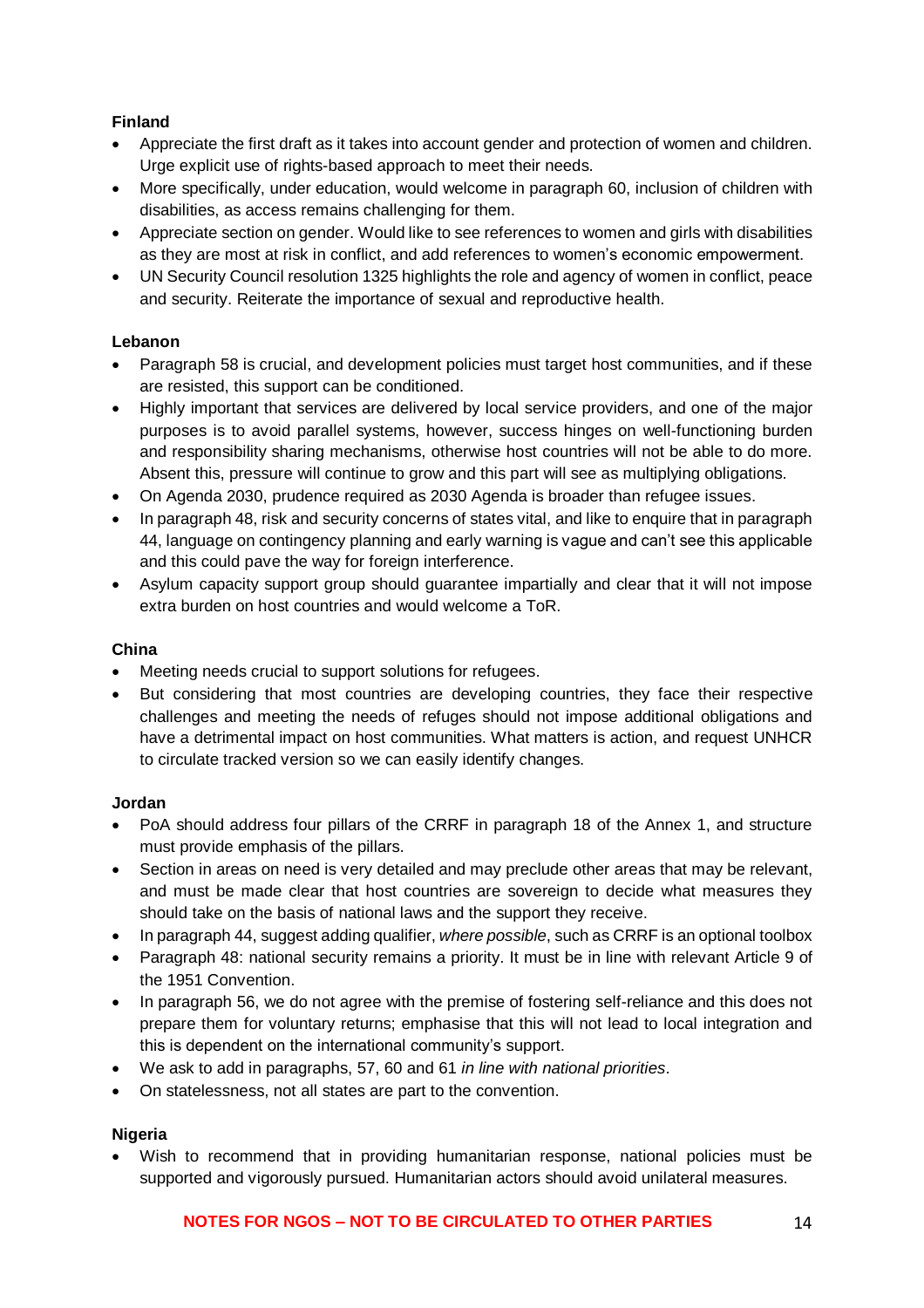- IDPs outnumber refugees by a wide margin, efforts to tackle refugee situations will not be complete without addressing IDPs, and recommend that a section be dedicated on their plight in this.
- On alternatives to detention, strengthen language to respect liberty and human dignity, and support elaboration of laws so that refugees are not detained.
- Welcome asylum capacity support group, but there is a need for clear elaboration on how this will be triggered.
- On footnote 49, state-to-state twinning, these need to be adapted.
- Welcome voluntary returns. Countries of origin have the primary responsibility for their citizens, and in addition to seeking political settlement, crisis recovery and reconciliation measures must be put in place so that states do not employ tactics that force refugees to flee.
- Footnote 49 is not needed in the document.

#### **Iran**

- Task of meeting refugee needs is endless, and can only be done through a division of labour. All states have to take responsibility.
- Developing countries host a majority of the refugees.
- When speaking about access to education, only 400,000 refugees have been enrolled, while per capita expenditure is more that 600 dollars each refugee, but 20 dollars per capita is allocated.
- GCR must provide a roadmap to address refugee situations. Matter of providing humanitarian assistance and this cannot only be secured through fundraising for some UN agencies.
- The disparity between host countries and third states. Must have resources to resolve political crises. Current draft lists a series of protection measures, but how can these measures be taken up in a sustainable manner. This may add to pressure.
- SDG is good but don't see value of multiple references, and goal 17 in relation to strengthening means of implementation of GCR should be included.

## **Portugal**

- Recognise the need to refer to the NY Declaration in reference to multiple and intersecting discrimination against women and girls and combating sexual and gender-based violence.
- In terms of health, high quality and free services for women should be made available especially for SGBV and camps must have lifesaving obstetric care.
- Believe the initial service package should be in line with the minimum standards for SGBV.
- On education, stress the importance of higher education as an integration tool and a mechanism for complementary pathways.
- Highlight the importance of structured multilevel approach if we would like to see full integration in the host country.

## **Ireland**

- Welcome preparedness and early warning in reference to the UN SG's Prevention Agenda.
- Appreciate gender references and see an important opportunity to further strengthen the part on vulnerable groups. Specific needs of women, girls, LGBTI, young people unaccompanied minors must be addressed in new and protracted situation.
- Psychological care and sexual and reproductive health must remain a priority.
- Need to ensure complementarity between humanitarian and development action and welcome building capacity of local actors.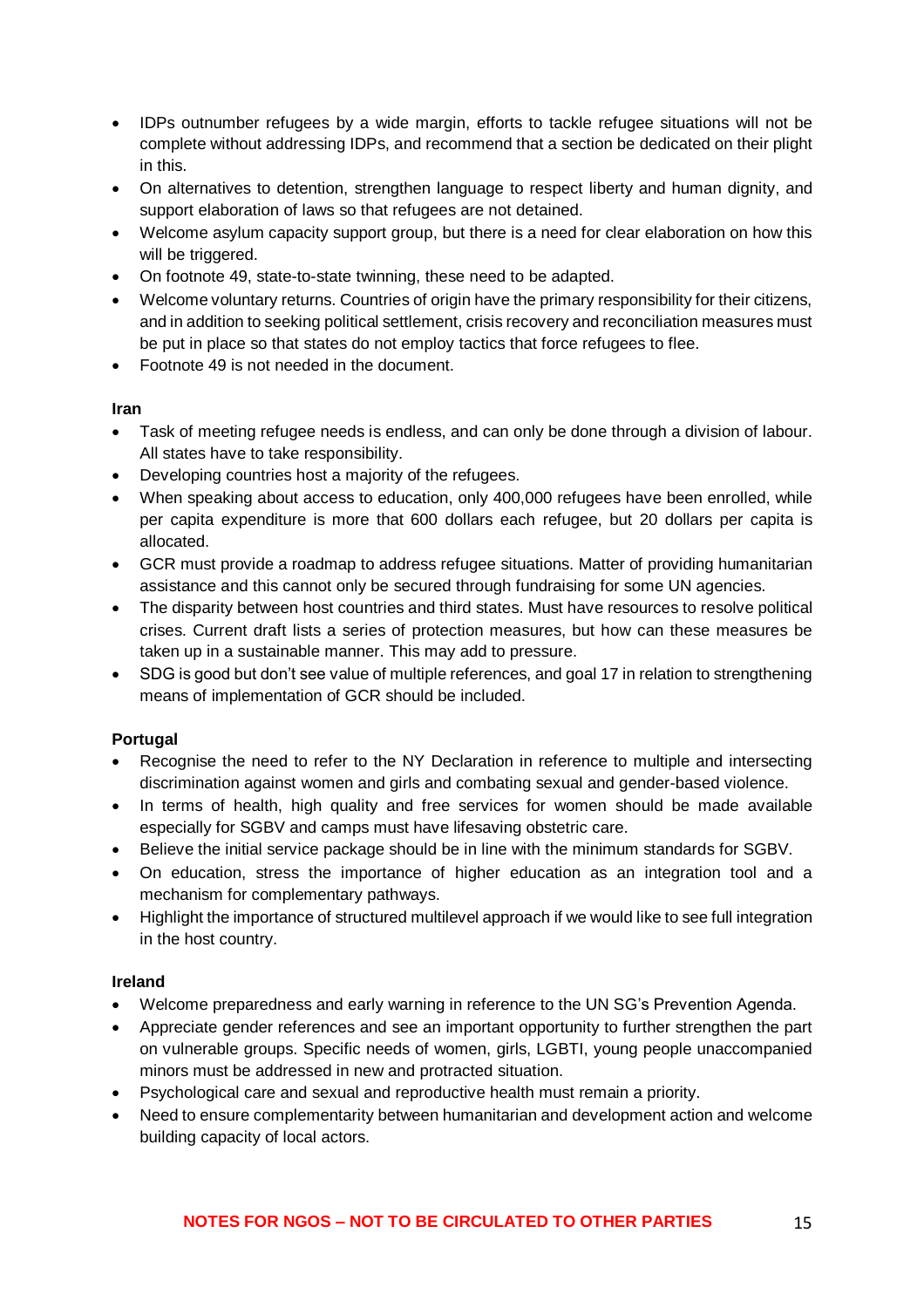- Education should remain a priority. Coordination among service providers must remain paramount. Girls face several barriers to education including transport and forced married should be addressed.
- The value of community monitoring processes cannot be overestimated, and reiterate systematic involvement of voices.

#### **Jamaica**

- Essential to effectively meet the needs of refugees and support refugees along with development partners and in this regard, make the following contribution.
- Consideration to revise paragraph 60 to acknowledge children with disabilities.
- Emphasis must be given to protect children who may be bullied in school.
- In paragraph 61, to the extent possible, consideration must be given to the acquisition of professional accreditation and need to map the skills of refugees to the host state job market. Paragraph 62 may be amended to include elderly and refugees with chronic illnesses.
- Safety of accommodation for women and children must be reflect.
- In paragraph 71 speedy issue of documents must be mentioned.

#### **Bolivia**

- To meet the needs of refugees it is crucial and important to reiterate the international cooperation is for refugees and not for host countries. Host countries must be considered intermediaries designed to promote the rights of refugee in any context.
- 2030 Agenda must be expressed in terms of right to education and right to health. Conspicuous by its absence is addressing non-discrimination and xenophobia and hope this will be included.
- On education, draft should say host country with support of the international community shall provide intercultural educational opportunities and will give knowledge of country of origin in complement to the host country education curricula, as this will help integrate and preserve the identity of refugees.
- On jobs, importance of recognition of knowledge previously acquired. This must be a priority as it will boost the pool in host countries.
- Health requires need to be bolder and say states must ensure that life of no refugee must be put at risk because they do not have access to health.

## **ILO**

- On jobs and livelihoods, support inclusive opportunities. Efforts to promote inclusive economic growth for the emergence of resilient labour markets, and realising the aspiration of this section well be key to us, to see how we can support the implementation.
- Decent work applies and would like to focus on paragraph 61 to promote economic opportunities, and suggest that reference be made to promote decent work opportunities. This language will address many concerns in terms of working conditions and right to work, and in this regard, sustainable goal 8 cannot be clearer. This goal should be read alongside goal 10 and these are existing negotiated text to situate in the body of the text and not only as a footnote.
- The compact should be aspirational. Should we not aspire to realising the spirit of SDG in terms of decent work for all, and should we be satisfied with less.
- Strengthen refugee access to labour markets and set out the parameter including close cooperation with UNHCR and strive to support decent work for all refugee and migrants.
- Finally, highlight the role of decent work and the intersection with displacement cycle to address drivers.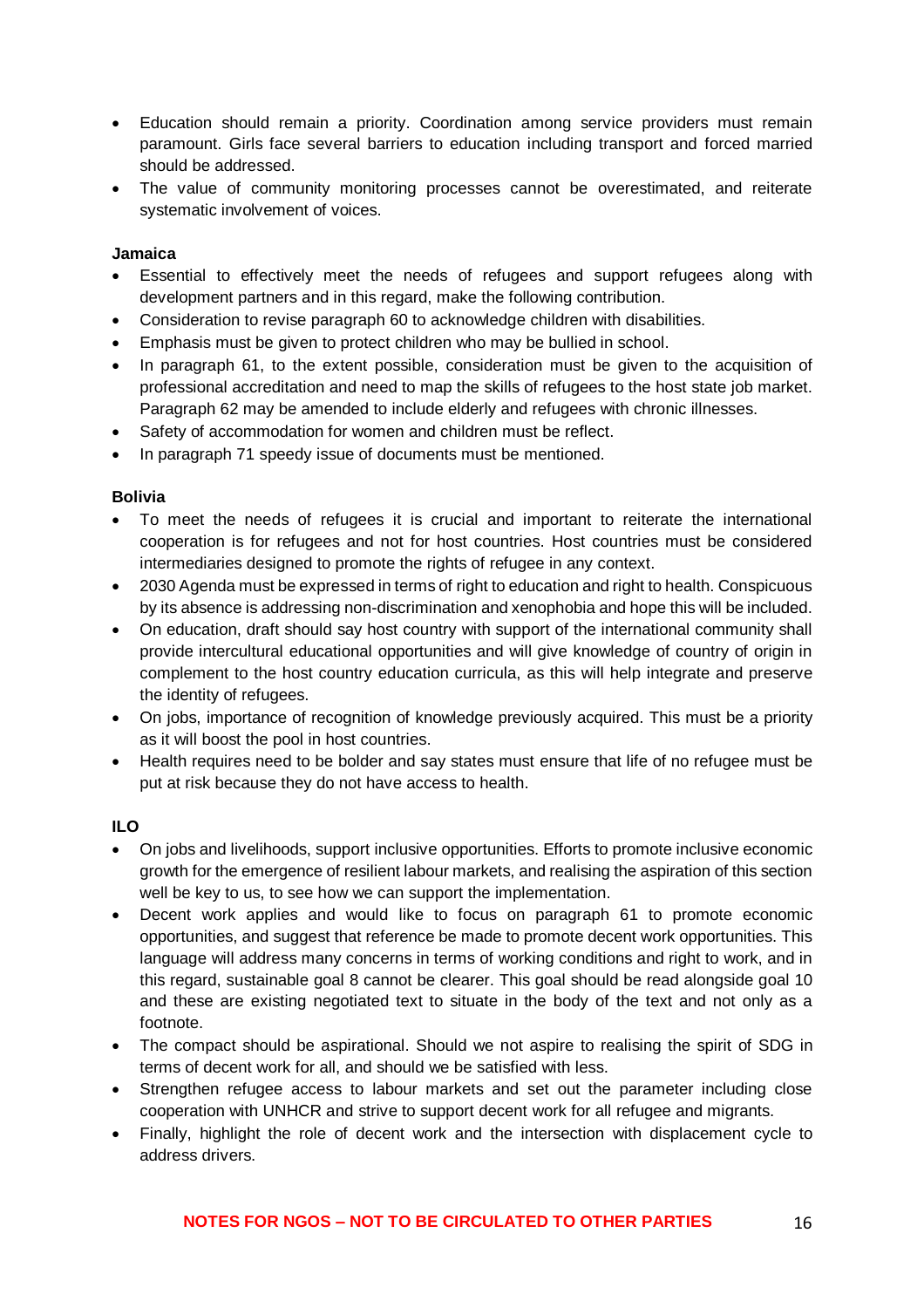## **GAVI alliance**

- Welcome interlinkages between welfare and health so that no one is left behind, and welcome the strengthening of the gender dimension in this section and welcome paragraph 63 including expanding service delivery and strengthening data systems and defining a basic healthcare package.
- In paragraph 56, suggest protection and health and well-being vital to prepare for solutions, and welcome civil registries, legal identification is a precondition to access health services and this a protection tool for women and girls and provides wide access to health.
- Technology can provide link to life-saving services.

## **World Bank**

- As we noted during last consultations, this reflects key principles of the New York Declaration and the CRRF, primacy of country leadership and mobilises financial resources consistent with national priorities.
- If these principles are followed, they can transform how we respond to refugee crises and believe the section on needs reflects good development practice and holds great promise. And we are committed to working with host countries.
- Welcome contingency planning and emergency preparedness
- Committed to working with humanitarian partners to ensure complementarity and encourage further discussing this more systematically.
- All refugees require access to livelihood opportunities and appreciate the reference to shared responsibility.
- Engaging the private sector, providing quality education and engaging relevant stakeholders and mapping learning outcomes, all important.
- Point the importance of addressing the specific needs of women and girls in terms of security and socio-economic opportunities.
- Heard issues about the role of the World Bank. It is not possible to address now, but we will be happy to have a more in-depth discussion at the margins of the May consultations.

## **UNICEF**

- Enhanced attention to child and youth in draft 1.
- Take note an even greater focus on the specific needs of children and young people.
- Political commitment and investment are needed. Children need to live in safety and dignity including early y childhood development including housing, legal assistance, and UNICEF stands ready to support host countries to ensure children in host countries have access to integrated services.
- As UNICEF's Syria Ambassador mentioned access to quality education is essential and this is not a luxury, but necessary and lifesaving and a cornerstone and holds a life of promise to ensure refugee children take better charge of their future and also nurtures economic opportunities.
- Educations remains critically underfunded and the GCR has a unique opportunity to mobilise finance and UNICEF calls for greater humanitarian financing to fund education, and urges further commitment.
- UNICEF is happy to share ideas with UNHCR and other partners to include a specific on children in section B.

## **International Parliamentary Union**

• Wishes to thank UNHCR.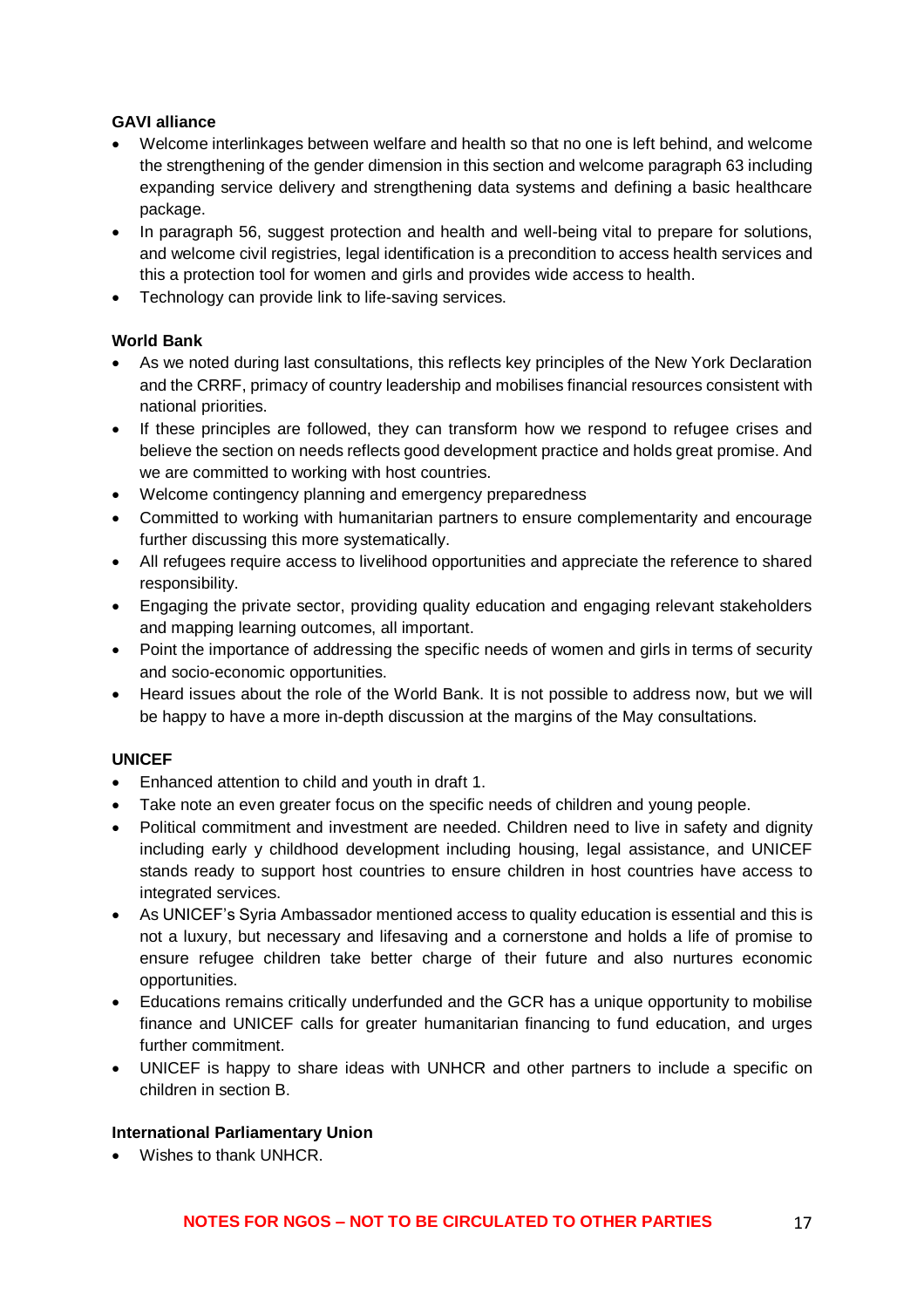- Declaration 138 of the ITU Assembly is the culmination of four days debate from parliaments across the world on strengthening the global regime for refugees and migrants.
- The Declaration welcomes the CRRF and the four pillars to provide for dignified life and solutions.
- Parliamentarians stimulate public debate. The debate on 138 Assembly agreed that national parliaments are relevant stakeholders and part of the equation in building CRRF and have a key role to play and in meeting needs.
- They represent the voices and interest of all citizens and translate commitment into national laws.
- Add national parliaments as stakeholders and would propose a separate paragraph on the contribution of national parliaments. They can help reconcile the interest of different groups through dialogue and can translate international commitment into national laws and allocate resources for this.

## **NGOs**

ICVA statement on Agenda item 1, on behalf of NGOs, delivered at the third formal consultations, can be found [here.](https://www.icvanetwork.org/system/files/versions/Agenda2_Third_Formal_Consultations_GCR_WRITTEN_Apr2018.pdf)

## **Closing remarks, Volker Turk**

- 60 statements delivered on Agenda item 2.
- Clear themes emerging: primacy of national ownership especially when tackling the humanitarian and development nexus. Leadership of countries to be recognised. They equally require sustained investment on the part of the international community. The message was clear from Lebanon, Jordan, AU group and Iran, and from Pakistan. The disparity exists between the needs and support. The task of meeting the needs of refuges is endless and requires a division of labour, and that is the big challenge of the global compact, and we will have to read in the entirety and will attempt to do a full reading and then we will see how these two major parts come together.
- The responsibility-sharing mechanism are there to underpin host country's efforts, and that is the challenge we have, and this requires massive mobilisation of support, and some other support for infrastructure and gladly take the opportunity to reserve May 7 for the World Bank briefing ahead of the May Consultations and learn what the World Bank can deliver.
- We also hear the development partners to ensure that the partnership aspect get strengthened, and this will be done in Part A and B when it comes to interlinkages with development actors, the linkage to SDG also. In the next draft, we would like to present a more comprehensive picture.
- Heard calls for a number of additional sections, especially on quality education, importance of health and livelihoods and looking at it as potential for shared economic growth, and also heard support for additional sections on food security and statelessness, at the same time we need a balance between support measures that are crucial and those that are desirable and need to find a balance in areas of support. When it comes to internet access, this requires investment that goes beyond what humanitarian action can provide. We will need more resources and massive investment than what we would normally have.
- Also heard Dominican Republic on the necessity to ensure social cohesion and how do we deal with this and that there is a non-discriminatory approach to ensure that there is climate of respect and tolerance which can only be achieved through social cohesion.
- Strong call for accountability to refugees and host communities, more emphasis on urban areas, and we will like to focus on those challenges and working with cities and other partners